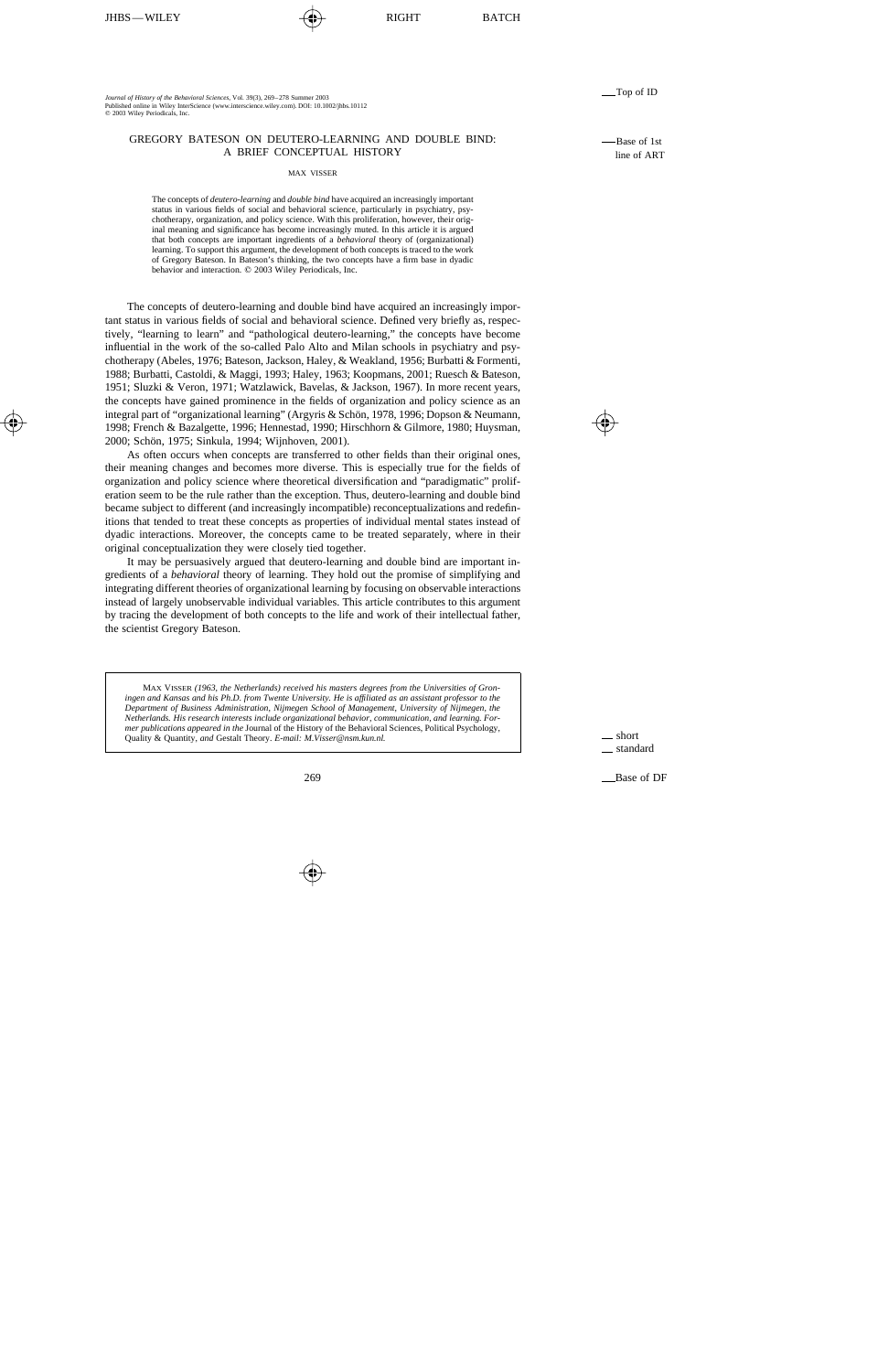270 MAX VISSER

The work of Bateson is characterized by an unusual breadth of scope, contributing to such disparate fields as anthropology, biology, psychiatry, psychology, ecology, communication, and so forth. Rather than attempting to provide an overview, this article is confined to Bateson's work in psychology and psychiatry, particularly in learning and communication. Although it is tempting to trace the influence of Bateson's ideas to modern fields of science, such as nonlinear system dynamics and ecological psychology, this temptation has been resisted for reasons of brevity and article size and scope.

Therefore, in this article the early development of the concepts of deutero-learning and double bind during the 1940s and 1950s is discussed first. In the next section an experiment on deutero-learning (the "creative porpoise") is treated in some detail, after which a more final formulation of both concepts is given.

## EARLY DEVELOPMENT OF THE CONCEPTS: 1942-1963

By 1942, Gregory Bateson (1904 – 1980) was already well known in the field of anthropology with his studies of the Balinese and Iatmul tribes. An Englishman from a family of renowned scientists (his father was a famous biologist, who translated Mendel and corresponded with Darwin), he received his formal education in anthropology at Cambridge. From his early upbringing, Bateson had retained a strong ambivalence about genetics and their influence on behavior. He came to support the views of Baldwin and Waddington on genetic assimilation, holding that the environment does have effects on the development of the genome. Further, from his Cambridge years Bateson took over a fundamentally psychological approach to anthropology, which he combined with a conception of evolution as a process of learning and communication (Wardle, 1999). In addition, he was skeptical about the then prevailing Freudian influences in anthropology in which common denominators in culture and personality were sought in instinctual drives. Instead, Bateson adopted a learning approach: "[Man] appears to us . . . as a creature who *learns.* The face of human flexibility under environmental experience determines the main focus of our scientific attention" [quoted in Lipset (1980, p. 171); see also Levy & Rappaport (1982)].

During World War II Bateson was employed by the U.S. Office of Strategic Services, where he attempted to make anthropological insights useful in the allied war effort. Preparing a article for the second symposium on science, philosophy, and religion in 1942, Bateson pondered ways to connect basic findings of learning experiments to broader notions of culture and personality. Regarding the learning experiments, Bateson had been introduced to behaviorism by his wife and coworker, Margaret Mead, during the 1930s. He also reviewed two important behaviorist books for the *American Anthropologist* (Bateson, 1941a,b). It was a conversation with psychologist Lawrence Frank, however, that sparked his interest. Frank told Bateson about a commonplace phenomenon in psychological laboratories. Animals who are subject to a series of different experiments become "test-wise," that is, they learn different tasks faster than naive animals who enter an experiment for the first time (Lipset, 1980).

In his symposium article ["Social Planning and the Concept of Deutero-Learning", reprinted in Bateson (1972, pp. 159–176)], Bateson used this observation to distinguish two types of learning— simple, operational learning and Gestalt learning (alternatively referred to as "acquisition of insight" and "apperceptive habits"). Regarding the latter, Bateson noted, "these sorts of habit  $\dots$  are, in some sense, byproducts of the learning processes  $\dots$ . We are raising questions one degree more abstract than those chiefly studied by the experimental psychologists, but it is still to their laboratories that we must look for our answers" (Bateson, 1972, p. 166).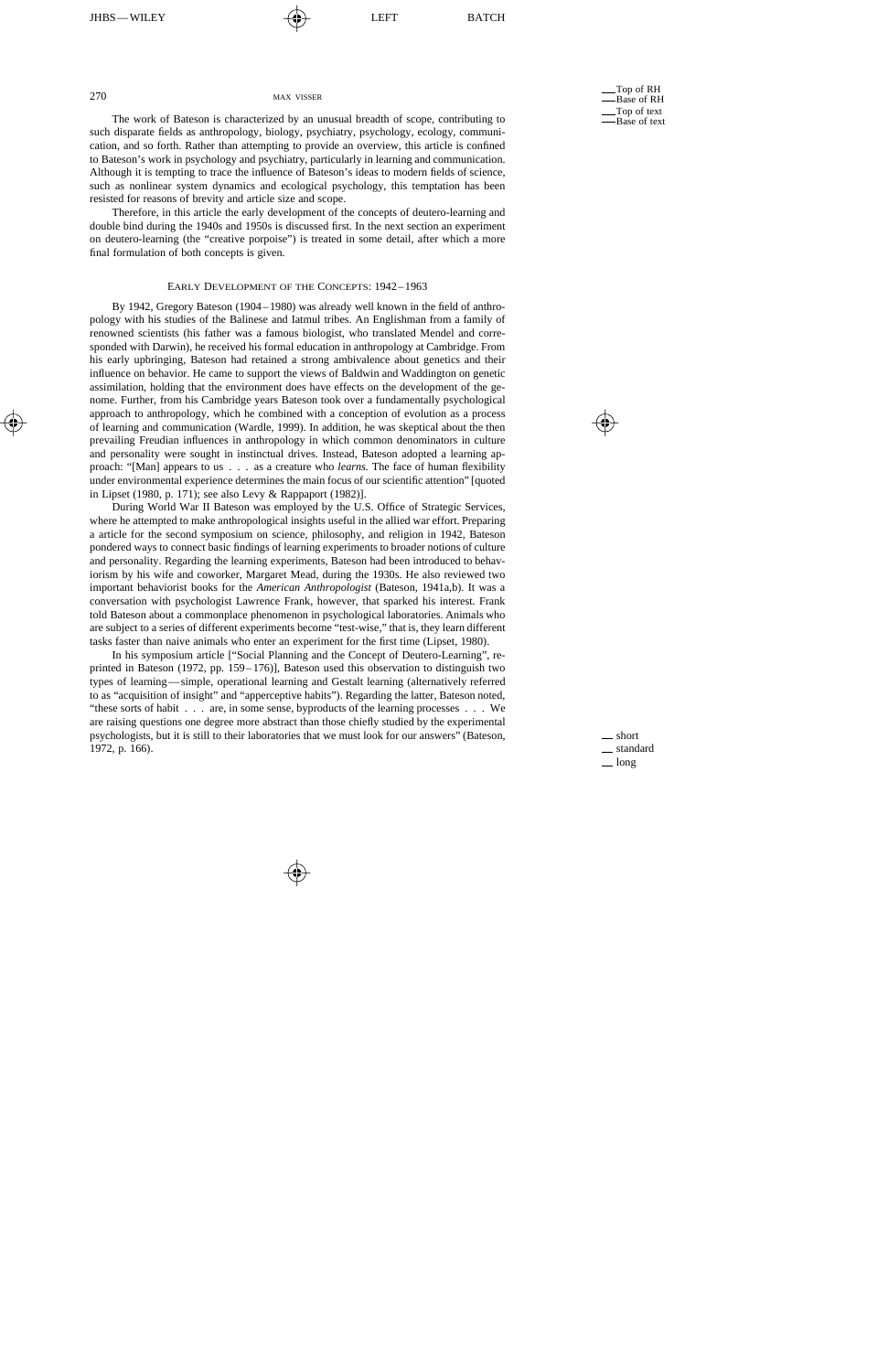Simple learning was denoted as "proto-learning," the adaptation of behavior in response to contingencies of reinforcement. Gestalt learning was defined as deutero-learning, the changes in proto-learning as a result of "insight" in the structure (or class) of the situation in which proto-learning takes place. In experimental terms, proto-learning may be visualized through a simple learning curve in which the percentage correct responses increases with the number of consecutive trials in an experiment. In each successive trial, the subject solves the problem posed by the experimenter, more rapidly. When the same subject has been exposed to a series of identical or different learning experiments, it is usually found that the protolearning curves will become steeper in each successive experiment, denoting an acceleration in proto-learning. In experimental terms, deutero-learning may be visualized by plotting the percentage correct responses after some definite number of trials against the number of consecutive experiments.

As a second step in the article Bateson pointed to the "acquisition of insight" outside the laboratory, in the complex world of relationships and cultural phenomena the individual inhabits. Here cultures could be classified as classical Pavlovian, instrumental reward, instrumental avoidance, or rote learning according to the prevailing context of proto-learning. Bateson considered the possibility that a person, reared under Pavlovian conditions, could adopt different beliefs and attitudes than a person brought up under conditions of instrumental reward.

In its first conceptualization, the concept of deutero-learning thus held the broad middle ground between experimental evidence and various aspects of national culture and personality, between behaviorism and anthropology as it were. This combination of high-level concepts and low levels of observation was typical for Bateson. His research style was unconventional to the extent that theory took precedence over empirical observations. Instead of inductive generalization, Bateson favored abduction, where he used empirical data as an illustration of his concepts, not as empirical proof. He often collected small amounts of data that were discarded when the thinking they were intended to support was done (Levy & Rappaport, 1982; Lipset, 1980).

At the time of the symposium article, Bateson had developed various of these broad concepts. However, he lacked an overarching theoretical framework in which these concepts could be related to one another. This changed when Norbert Wiener and two coauthors published a small article that is commonly regarded as the beginning of cybernetics (Rosenblueth, Wiener, & Bigelow, 1943). In 1942 Bateson attended a conference (hosted by the Josiah Macey Jr. Foundation) with, among others, John Von Neumann, Warren McCulloch, Walter Pitts, Mead, and Frank as participants. At this conference there was much informal discussion about the article by Wiener that attracted Bateson's attention at once (Lipset, 1980).

Another Macy conference in March 1946 was especially important for Bateson's intellectual development. It was at this conference (whose participants included Kurt Lewin, Claude Shannon, Donald Marquis, Heinz Von Foerster, Wiener, McCulloch, and Von Neumann) that the term cybernetics was first coined. Here, Wiener and Von Neumann presented Bateson with an array of concepts from mathematics and engineering (e.g., analogical and digital coding, positive and negative feedback, servomechanisms, circuits, information, and entropy) that had a major theoretical impact on the rest of his work. To Bateson, cybernetics "seemed to promise a unified structure for the whole of behavioral science— a disciplinary utopia of virtually unrestricted use" (Heims, 1977; Lipset, 1980, p. 182).

Wiener in particular impressed him and after the conference Bateson adopted him as his intellectual mentor. The two men shared an interest in cross-disciplinary principles, and both favored a heuristic, intuitive use of the exact theorems of physics and mathematics in appli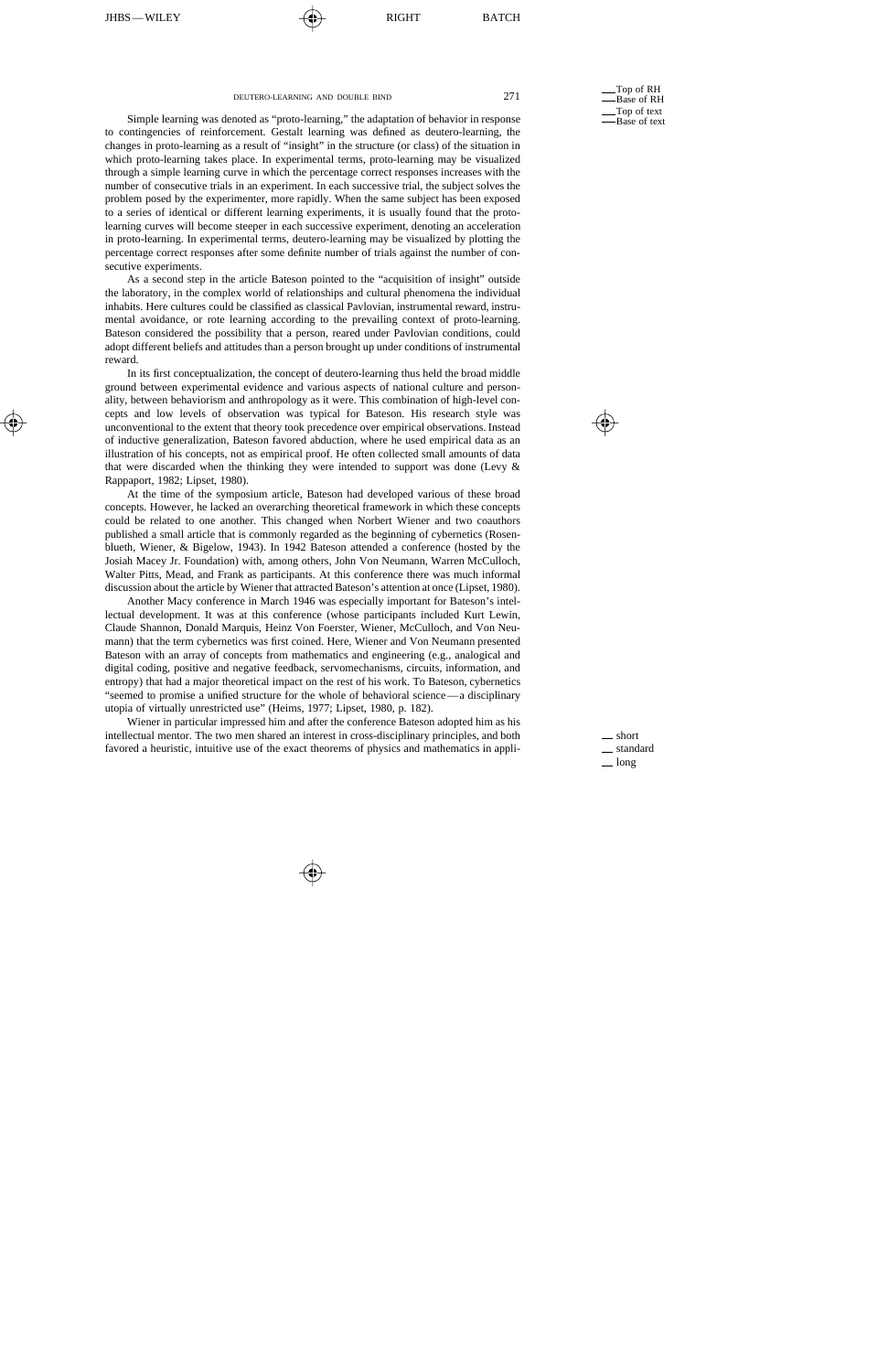cation to other fields. One of these theorems was Russell and Whitehead's "theory of logical types", which Wiener—who had been a student of Russell—introduced to Bateson.

Stated briefly, the theory of logical types asserts three things. First, no class can be a member of itself. Classifying the name with the thing named amounts to an error in logical typing, comparable to "eating the menucard instead of the dinner" (Bateson, 1972, p. 280). Second, a class cannot be one of those items that is correctly classified as its nonmembers. For example, we can establish the class of "chairs" and note that tables and lamps are members of the class of "nonchairs". It would be formally incorrect, however, to classify the "class of chairs" among the class of "nonchairs." Third, if these two rules are contravened, a paradox will occur. In the world of logic, the occurrence of a paradox will negate a chain of propositions and reduce it to zero. In the real world, however, there is always time involved that prevents a total negation of events. As an example, Wiener described the response of a computer when confronted with a Russellian paradox— an eternal oscillation between yesno-yes-no. Bateson had been concerned with deutero-learning and "it was apparent that learning about learning could lead to something analogous to a Russellian paradox" (Heims, 1977, p. 150).

After World War II Bateson held a series of temporary appointments at various institutes. From 1948 to 1950, he collaborated with the Swiss psychiatrist Jurgen Ruesch on a book in which the new cybernetics was introduced into psychiatry. Applying the theory of logical types to communication, Bateson was the first scientist to note that analogic messages (i.e., nonverbal aspects like tone of voice, facial expression, and physical gesture) are of a higher logical type than digital messages (i.e., verbal content) and thus constitute a communication about the communication or metacommunication. Confounding these message levels may lead to pragmatic paradoxes, as evidenced in play, humor, pathology, therapy, and creativity (Ruesch & Bateson, 1951).

The notions of message levels and paradox led to an important step in the development of the concept of deutero-learning. In a letter in 1954 Bateson noted, "Type confusion leads to paradox when both message and meta-message contain negatives. On this principle we can imagine the generation of paradox in the deutero-learning system when an organism experiences punishment following some failure and learns that it must not learn that punishment follows failure" [quoted in Lipset (1980, p. 205)]. This became the leading thought in the conceptualization of the double bind, later defined as "pathological deutero-learning" (Bateson, 1963, p. 180). A mother who punishes her child for a certain behavior, namely, yelling, and then also punishes the child for learning that punishment will follow yelling, induces a paradox in the child by combining negative proto-learning with negative deutero-learning. The child is thus put in an untenable position because every reaction he or she displays will lead to punishment. A prolonged exposure to such double-bind communication and learning, Bateson believed, could be related to schizophrenia, especially when the child could not leave this situation or comment on it (Lipset, 1980).

The study of learning and communication in schizophrenic families along these lines gradually emerged when, after his work with Ruesch, Bateson received an appointment as an ethnologist at the VA Hospital near Palo Alto, California. In 1953 he assembled a research group, initially consisting of Jay Haley, John Weakland, William Fry, and Don Jackson, which marked the beginning of the "Palo Alto school" in psychiatry and psychotherapy (Haley, 1976; Lipset, 1980). This group further developed the concept of double bind, which finally led to a conceptualization of a communication pattern with the following four characteristics (Bateson, Jackson, Haley, & Weakland, 1956, 1968; Sluzki & Veron, 1971; Watzlawick, 1963; Weakland, 1977):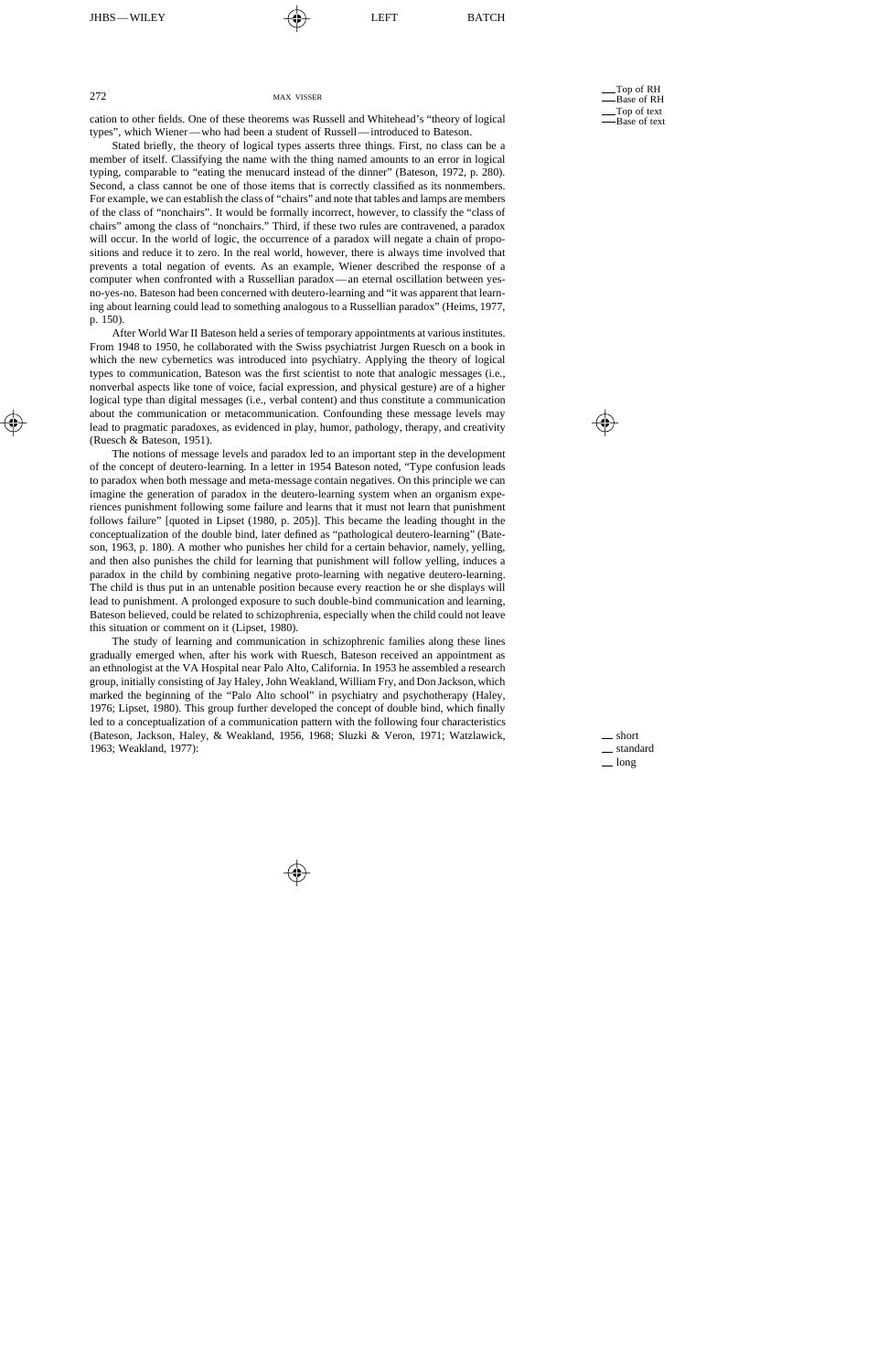- 1. Two or more persons are involved in an intense relationship with a high (physical or psychological) survival value for at least one of them (e.g., mother and child).
- 2. In this relationship messages are regularly given that at one level of communication assert something, but at the other level negate or conflict with this assertion. The first message often takes the form of a negative injunction, threatening some behavior with punishment, and is usually communicated verbally. The second message conflicts with the first at one or more points and is also enforced by punishments or signal that threaten survival; this message is usually communicated by nonverbal means.
- 3. In this relation the receiver of the incongruent messages is prevented from withdrawing from the situation or commenting on it. The receiver may be prohibited from escaping the field, or he or she may not have learned on which level of communication to respond.
- 4. Double binding in this sense is a long-lasting characteristic of the situation, which, once established, tends toward self-perpetuation.

Bateson's work with the Palo Alto group continued until 1962. Throughout that period Bateson acted more as an observer and anthropologist than as a clinician or therapist. When the emphasis in the Palo Alto activities gradually shifted from etiology to therapy, differences of opinion began to emerge between Bateson and the other group members. Jackson and Haley considered power and control as central elements in any relationship, including the therapeutic one. Bateson, however, strongly objected to these elements, which to him represented the illusion of conscious purpose, commonly adhered to in Western society. Furthermore, Bateson had little interest in experiments with and regular practical treatment of schizophrenic families (Lipset, 1980).

## EXPERIMENTAL EVIDENCE AND FINAL FORMULATION: 1963 – 1971

In 1963 Bateson left for the Virgin Islands to study communication in dolphins (or porpoises). In 1964 he moved to the Sea Life Park in Hawaii with the same research purpose. His interest in porpoises resulted from his inclination to discover "patterns which connect" between different species. Before coming to Palo Alto, Bateson had studied the behavior of otters for a while to research differences in digital and analogic communication. The dolphins, with their rich sound "vocabulary" and reportedly high intelligence, seemed a logical choice for further study (Lipset, 1980).

At Sea Life Park, Bateson again met with behaviorism. Under the direction of Karen Pryor, the dolphins in the park were trained according to the principles of B. F. Skinner's operant conditioning to perform in public shows. Bateson's position on this kind of behaviorism was clearly negative. He abhorred the deliberate manipulation involved in operant conditioning, a stand consistent with his earlier position in the power and control debate with Jackson and Haley. However, the conditioned porpoises were to provide the first experimental evidence for deutero-learning in an experiment on "creativity in dolphins."

There were two creative dolphins, of which one became creative by accident, the other on experimental purpose. The first porpoise, named Malia, was selected as the subject in a public show on "the first steps of dolphin training." To demonstrate early conditioning in consecutive shows, the trainers had to pick a new behavior in every show. After 14 shows in three days, the trainers ran out of new behaviors to reinforce. In the 15th show and thereafter, Malia suddenly and spontaneously began to emit a whole array of novel behaviors, some of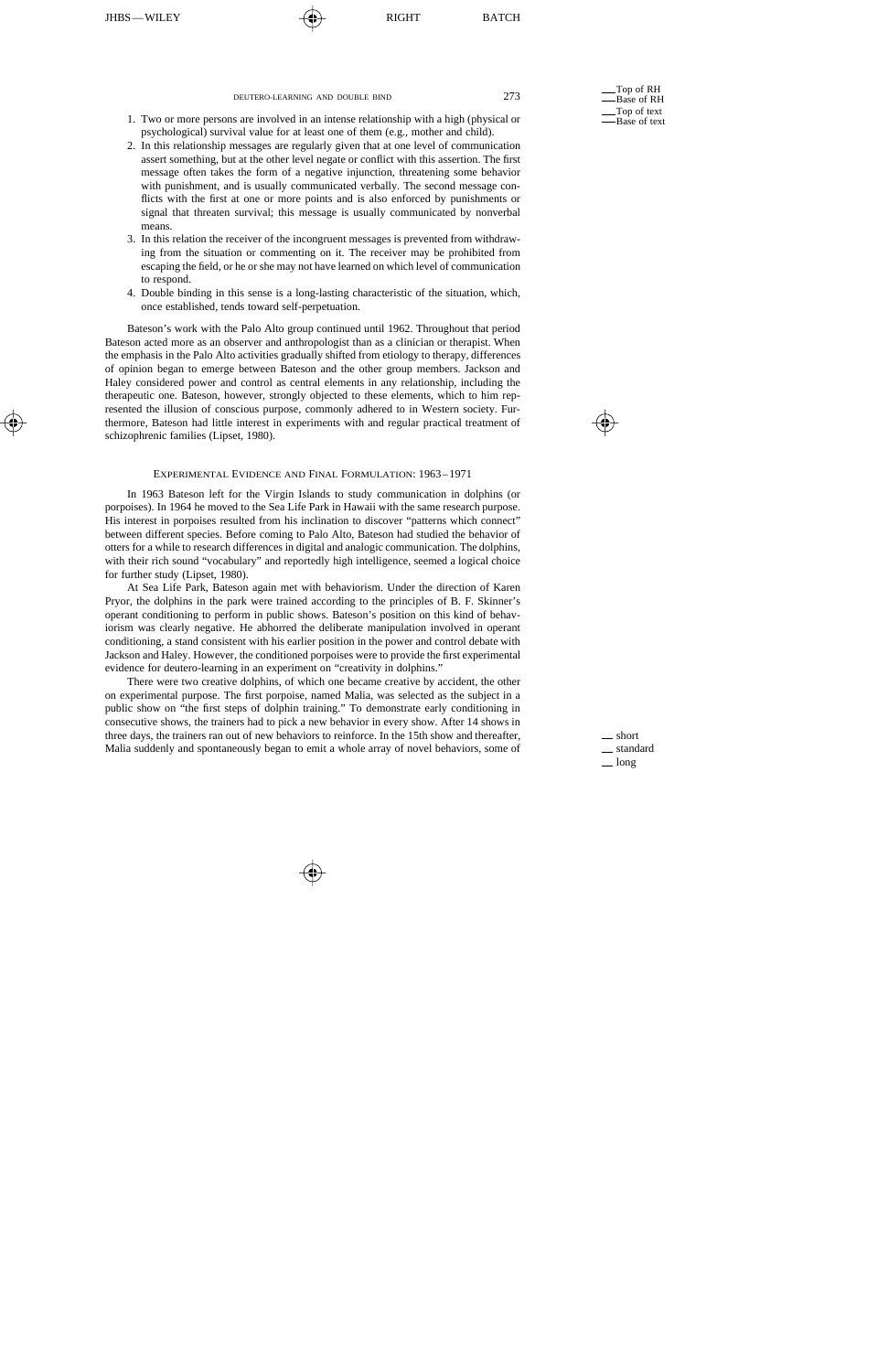which were quite extraordinary for dolphins (e.g., leaping upside down and swimming with the tail stuck in the air) (Lipset, 1980; Pryor, 1975).

Bateson was fascinated and delighted. In Malia's new performance he saw an instance of deutero-learning in which coercive, potentially double-binding training techniques had led to creativity. If a dolphin proto-learns that a certain behavior at the onset of a certain stimulus will be reinforced, it deutero-learns at the same time that proto-learning takes place in an interactive sequence (or context) between herself and the trainer, which serves as a model for future proto-learning. Malia had escaped a potentially double-binding situation by learning a "rule" or "principle," namely, that only new behaviors will be reinforced. Bateson urged Pryor to repeat the whole sequence with another porpoise under strictly controlled experimental conditions, to record the results, and to write a scientific report about it (Lipset, 1980; Pryor, 1975).

Thus a second porpoise, named Hou, was subjected to the same treatment as Malia under experimental conditions. Pryor acquired the assistance of two graduate students from the University of Hawaii, Richard Haag and Joseph O'Reilly, to act as observers and to perform some corroborative statistics afterward. Hou, however, was much less adept than Malia in learning the "rule". During the first 15 sessions, when Hou's first response was not being reinforced, it ran through its repertoire of behaviors reinforced in the previous sessions. When thereafter still no reinforcement was forthcoming, the animal resorted to a rigid pattern of porpoising, inverting, and circling. To interrupt this pattern and to prevent a low level of reinforcement from leading to extinction of all responses, certain behaviors were shaped in the porpoise. Occasionally Hou even received a fish for nothing. Between the 15th and 16th sessions the animal suddenly appeared much excited. After coming on stage, it spontaneously performed eight conspicuous pieces of behavior, four of which never before had been observed in this species (Pryor, 1969, 1975; Pryor, Haag, & O'Reilly, 1967, 1969).

After successful completion of this "rule learning," Bateson suggested that a second rule be imposed, namely, "only *one* type of new response will be reinforced." Following the same procedure, Hou learned this rule throughout sessions  $17 - 36$ . During these sessions Hou less often resumed the stereotyped behavior pattern when no reinforcement came up. She also was much more generally active and showed more signs of frustration and aggression than in the first 16 sessions. After 32 sessions, however, the behavior of the porpoise became so complex that it could no longer be reliably discriminated and described by the observers, at which point the experiment was terminated (Pryor, 1969, 1975; Pryor, Haag, & O'Reilly, 1967, 1969).

After the experiments, Hou and Malia remained highly creative in their behavior, which for Hou in particular involved a definite change in "character." The dolphins became big nuisances, opening gates and even drawing the attention of trainers by leaving the water and sliding on the pool pavement. On one occasion the two porpoises were unintentionally interchanged and had to perform each other's show, although they had been trained to perform quite different acts. The dolphins did all the required acts, but in great agitation and sometimes in the wrong sequence. Still, their performance was good enough to have Pryor and her cotrainer discover only afterward that Malia and Hou had been mixed up. In another experiment, a porpoise, after reliably showing correct responses, deliberately made a long series of 100% wrong choices to communicate the fact that the fish, used for reinforcement, was dried out and inedible. With the advent of fresh fish, the animal went back to a flawless performance (Pryor, 1975).

On the basis of this experimental evidence, his immersion in cybernetics, and his previous thinking, Bateson was able to provide a more inclusive theory of learning during the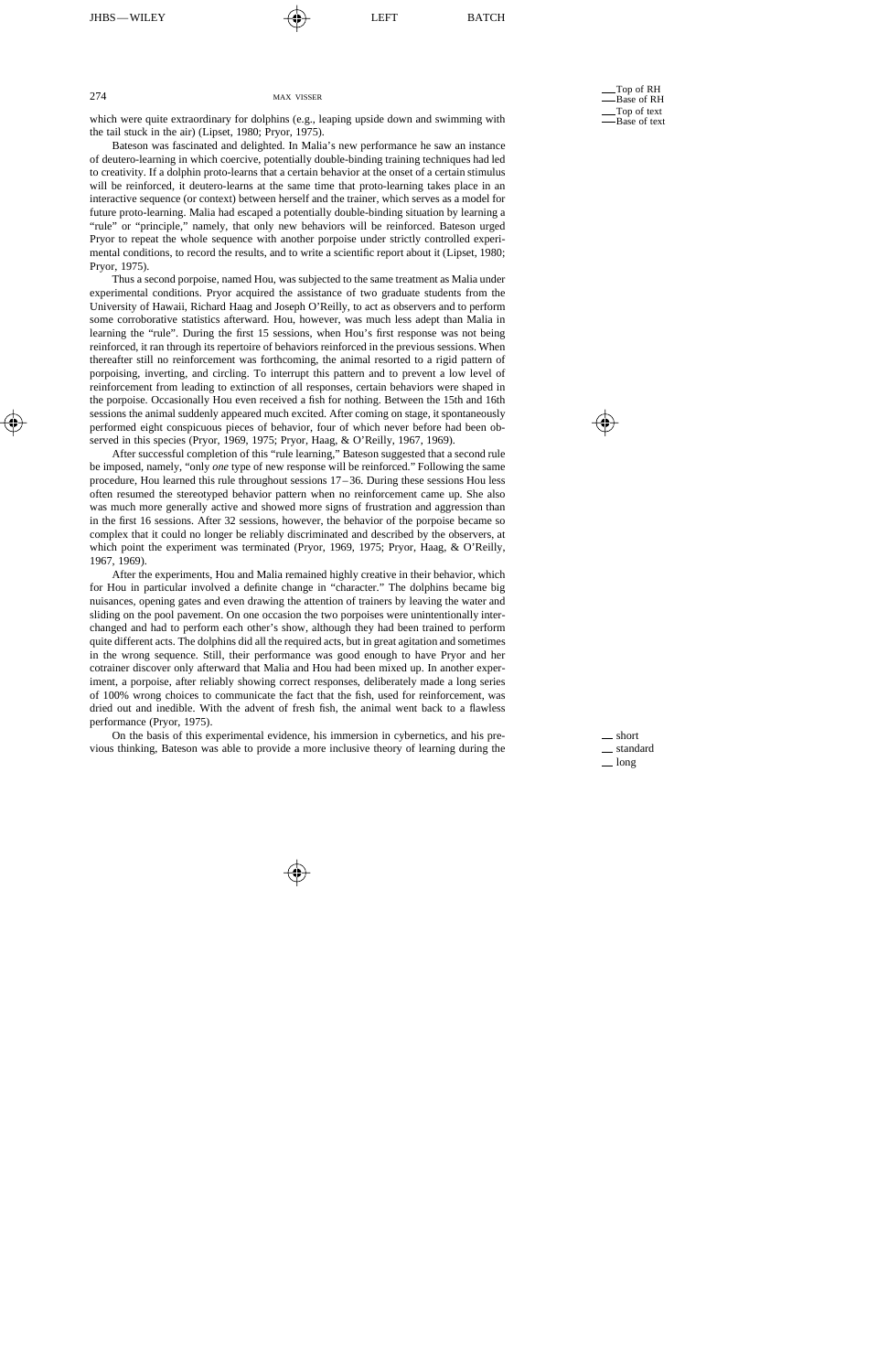1960s. Besides the theory of logical types, Bateson (1972) adopted the ground rule that all biological systems (organisms and their social or ecological organizations) are capable of adaptive change. Such change depends on feedback loops, provided by natural selection and by individual reinforcement. Inherent in these loops is always trial-and-error and a mechanism of comparison. Trial necessarily involves some error that is biologically and psychologically expensive. It follows that adaptive change always must be hierarchic. Because such change involves learning, it also follows that learning must be hierarchic. Learning processes can be ordered at different levels, of which Bateson distinguished four.

## *Zero-Learning*

At the bottom level Bateson posited *zero-learning*, where some entity shows minimal change in its response to a repeated item of sensory input. This may, for example, occur in cases of completed learning, habituation, genetically fixed responses, or in simple electronic circuits. Zero-learning simply involves "the receipt of a signal . . . not subject to correction by trial-and-error" (Bateson, 1972, pp. 248, 287).

## *Proto-Learning*

At the next level stands *proto-learning* or *learning I*, denoting changes in zerolearning. The entity gives a different response at time  $X + 1$  than it did at time *X*. This learning occurs in all classic and operant conditioning experiments in the psychological laboratories.

For this type of learning to occur, it must be assumed that the context of learning can be repeated at time *X* and time  $X + 1$ . Without this assumption, all learning would be necessarily of the zero kind, that is, fully genetically determined. To account for contextual change, Bateson introduced the term *context marker*, denoting a signal that informs an organism that context [A] of stimulus [a] is different from context [B] of stimulus [a] and therefore elicits a different response, although the stimulus remains the same. For example, the announcement of a suicide plan is responded to differently whether it occurs in the context of a theater play or in the context of one's immediate neighborhood (Bateson, 1970, 1972).

From the assumption of repeatable contexts it also follows that for every organism the sequence of life events is in some way segmented or punctuated into contexts that may be differentiated or equated by the organism. The distinction among stimulus, response, and reinforcement in an experimental setup here attains the status of a hypothesis about how the experimental subject punctuates that sequence: "in Learning I, every item of... behavior may be stimulus, response or reinforcement according to how the total sequence of interaction is punctuated" [Bateson (1972, p. 292); see also Bateson (1970) and Bateson & Jackson (1968)].

## *Deutero-Learning*

As the next level of learning, Bateson proposed *deutero-learning*, also referred to as *learning II*, or *learning to learn*. This type denotes the changes in proto-learning, or defined more precisely, "the change in how the sequence of experience is punctuated into contexts together with changes in the use of context markers" (Bateson, 1972, p. 293).

Deutero-learning acquires particular importance in the field of human relations. Bateson emphasized that such relations have no "thing" quality in themselves. The relationship is immanent in the exchange of messages, "the messages constitute the relationship" (Bateson, 1972, p. 275). Here deutero-learning implies the learning of characteristic patterns of contingency, or contexts of conditioning, in a relationship. Context in a relation is introduced in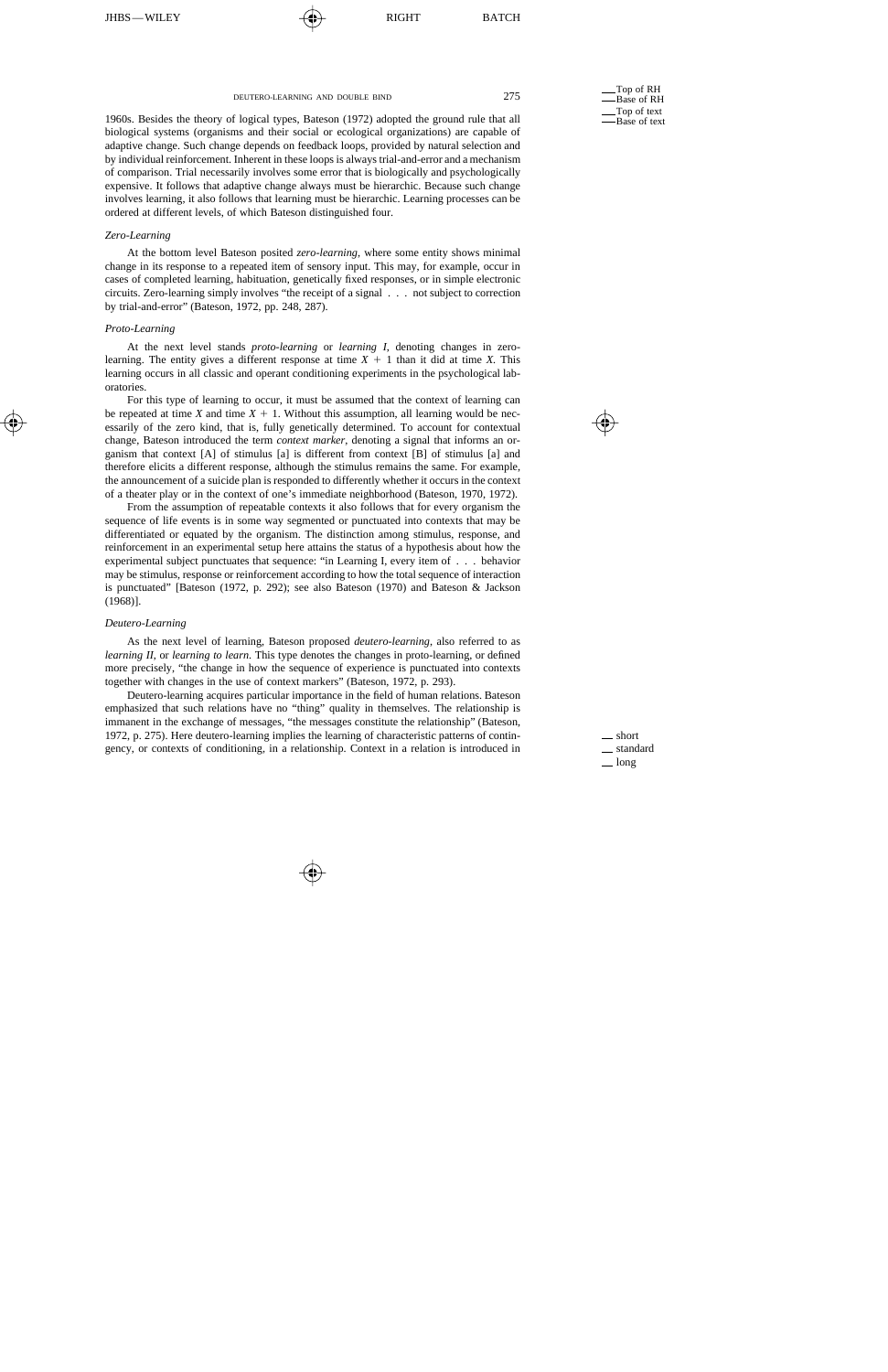two ways. First, a message sent by one person sets the context for a certain class of response by the other person. Second, insofar as such messages are verbal, the nonverbal signs in an interaction function as a context marker of the verbal message, therefore as a "context of context" for the other person. This setting of contexts is inevitable in interpersonal exchange because in interaction the categories stimulus, response, and reinforcement are never "empty." All behavior (verbal and nonverbal) occurring between persons who are conscious of each other's presence has behavioral effects, whether intended or not. Such effects have interpersonal message value and thus are communicative in nature. It follows that in interaction it is impossible not to behave, and therefore impossible not to communicate [Bateson (1963); see also Haley (1963) and Watzlawick, Bavelas, & Jackson (1967)].

Deutero-learning in human relations also implies that subjects improve their ability to deal with contexts of conditioning. For example, a person who is reared under or subjected to a prolonged situation of classic conditioning will increasingly expect a world (context) in which signs of future reinforcements can be detected, but nothing can be done to influence the occurrence of reinforcement. In mental terms, such a person is likely to adopt an attitude of fatalism. Such experience with earlier contingency patterns in its turn leads to a habit of acting as if all new contexts exhibit the same pattern. This habit of expecting a certain punctuation of events tends to become self-validating (and hence self-fulfilling) by promoting certain behaviors and by discouraging others (Bateson, 1958, 1963; Watzlawick, 1984).

All references to mental states can be redefined in terms of transactions between the person and his or her social and physical environment. Characteristics like fatalism or superstitiousness do not exist in a vacuum, but characterize a relation between a person and somebody or something else. In such transactions one can readily discover contexts of proto-learning that bring about that deutero-learning to which the mental state refers. In relationships stimuli, responses, and reinforcements acquire meaning in contingency patterns of interchange. These patterns are defined by the participants as certain characteristics of the relation, depending on their subjective punctuation of events. For example, when in ongoing interchange person A always provides stimuli and negative reinforcements or punishments and person B only responds to A, one could characterize the relationship between A and B in terms of dominance and dependence (Bateson, 1963, 1972; Bateson & Jackson, 1968).

# *Trito-Learning*

Returning to the levels of learning, Bateson finally proposed *trito-learning*, or *learning III*. It referred to learning about the contexts of the contexts of proto-learning. Given the selfvalidating nature of the habits acquired in deutero-learning, trito-learning is probably quite difficult and rare, even among humans. Changing such habits involves a profound redefinition of a person's character or self, the aggregate of his or her past deutero-learning. Such change may occur in psychotherapy, religious conversion, or result from an important reconstruction of life (courtship and marriage, initiation, etc.). Change of this kind, however, almost exclusively occurs at the unconscious levels and only afterward is given a rationale (Bateson, 1963, 1972).

### **CONCLUSION**

The development of the concepts of deutero-learning and double bind in the work of Gregory Bateson occurred in several stages. Deutero-learning was first conceptualized on the basis of experimental evidence on second-order learning in psychological laboratories. Bateson related this evidence to a classification of cultures in terms of learning contexts. In the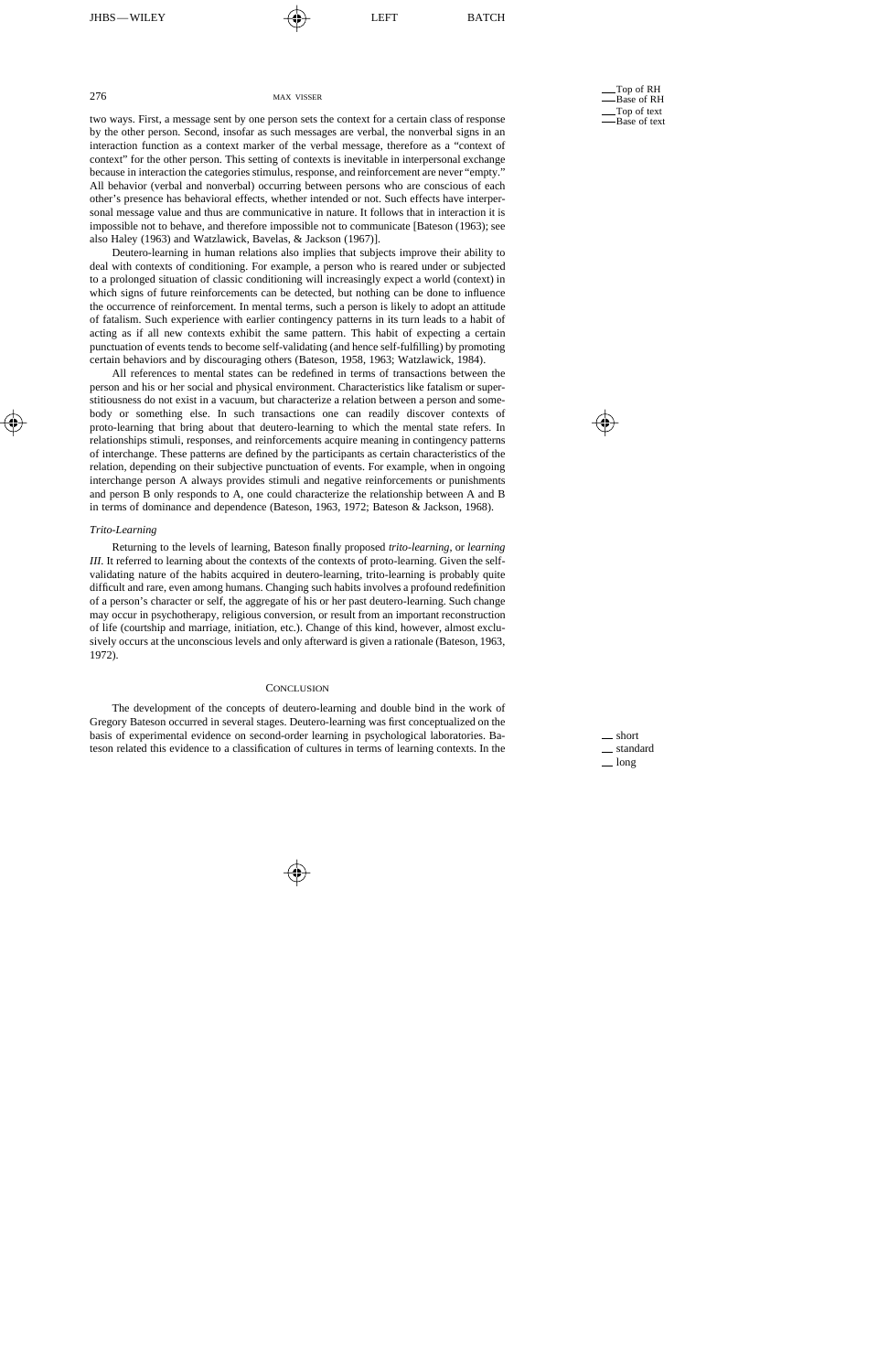late 1940s, Bateson became influenced by the newly developing field of cybernetics, from which he borrowed an overarching framework for his various scientific concepts. Inspired by Wiener and others, Bateson developed the notion of double bind. This referred to a pathology in deutero-learning, occurring in a situation in which an organism is subject to prolonged punitive proto-learning and punitive deutero-learning, from which it cannot escape or about which it cannot communicate. In the 1950s and 1960s, Bateson further refined his thinking about deutero-learning and double binds on the basis of his work with the Palo Alto group and the study of dolphin behavior and communication. In his final formulation, Bateson distinguished four levels of learning, of which deutero-learning became the third level.

In all stages of their development, the concepts of deutero-learning and double bind were closely related to behavior. In its first formulation, deutero-learning was considered as a "byproduct of the learning processes," still discernible in experimental evidence. In later refinements, the two concepts became part of Bateson's developing thinking on communication and interaction. Although the first empirical evidence on deutero-learning emerged from an operant conditioning experiment, Bateson interpreted the results in terms of interaction, rather than individual behavior. For Bateson, the dyad (and the interaction involved) constituted the appropriate unit of analysis, which set him apart from most behavioral scientists in his days. Additionally, Bateson was skeptical about the value of mental variables like need, drive, and instinct. Ultimately, such variables could always be redefined in terms of relations between persons and their social and physical environments. When Paul Watzlawick, Janet Bavelas, and Don Jackson wrote their influential book *Pragmatics of Human Communication,* largely on the basis of Bateson's thinking, they stated the interactional basis in the following clear terms, with which this article ends:

Because this communicational approach of human behavior, both normal and abnormal, is based on the observable manifestations of *relationship* in the widest sense, it is conceptually closer to mathematics than to traditional psychology, for mathematics is the discipline most immediately concerned with the relations between, not the nature of, entities. Psychology, however, has traditionally shown a strong trend toward a monadic view of humans and toward a reification of what now reveal themselves more and more as complex patterns of relationship and interaction. (Watzlawick, Bavelas, & Jackson, 1967, p. 22)

#### **REFERENCES**

- Abeles, G. (1976). Researching the unresearchable: Experimentation on the double bind. In C. E. Sluzki & D. C. Ransom (Eds.), Double bind: The foundation of the communicational approach to the family (pp. 113– 149). New York: Grune & Stratton.
- Argyris, C., & Schön, D. A. (1978). Organizational learning: A theory of action perspective. Reading, MA: Addison-Wesley.
- Argyris, C., & Schön, D. A. (1996). Organizational learning II: Theory, method and practice. Reading, MA: Addison-Wesley.
- Bateson, G. (1941a). Book review of conditioning and learning, Hilgard & Marquis. American Anthropologist, 43, 115– 116.
- Bateson, G. (1941b). Book review of mathematico-deductive theory of rote learning. American Anthropologist, 43, 116– 118.

Bateson, G. (1958). Naven (2nd ed.). Stanford, CA: Stanford University Press.

- Bateson, G. (1963). Exchange of information about patterns of human behavior. In W. S. Fields & W. Abbott (Eds.), Information storage and neural control (pp. 173– 186). Springfield, IL: Thomas Books.
- Bateson, G. (1970). The message of reinforcement. In J. Akin, A. Goldberg, G. Myers, & J. Stewart (Eds.), Language behavior: A book of readings in communication (pp.  $64-72$ ). The Hague: Mouton.

Bateson, G. (1972). Steps to an ecology of mind. San Francisco: Chandler.

Bateson, G. & Jackson, D. D. (1968). Some varieties of pathogenic organization. In D. D. Jackson (Ed.), Communication, family and marriage (pp. 200–216). Palo Alto, CA: Science and Behavior Books.